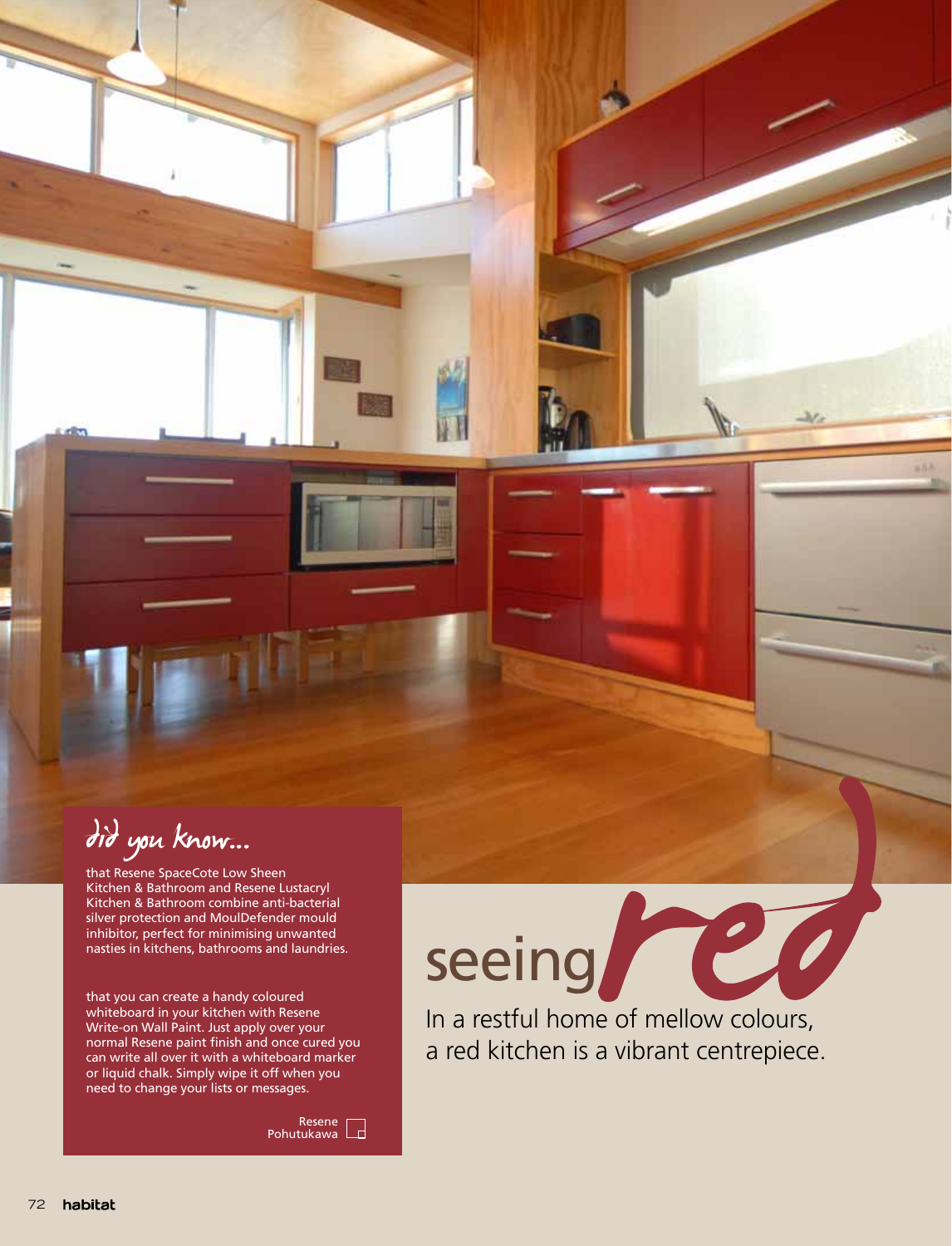kitchen



**Above** The bright Resene Pohutukawa red cabinets are a departure for the otherwise restful colour scheme.

**Above right** Beyond the kitchen, the dining and living areas look out onto a superb view. The walls are Resene Blanc.

> Resene  $\Box$ Blanc



hen Christine and Tony Smith built their house on Hospital Hill in Napier, their vision of a mellow and welcoming home using sustainable principles was paramount.

The house was designed after extensive consultation with local architect Gavin Cooper, who won a New Zealand Institute of Architects regional award for sustainable architecture for his design.

The concept of the house was simple – to make it sustainable, warm, welcoming and a good family home. With children and grandchildren frequently visiting, it needed to be aesthetically pleasing, functional and practical.

With sweeping views north out across Ahuriri to the bay, and west up to the mountains, the interior of the home was kept restrained with neutral colours, polished concrete floors, pine detailing and walls painted in Resene Blanc. Then came the kitchen – the one departure from what Christine describes as a 'restful' palette.

As the stunning centrepiece to the home, it has confident, deep red Resene Pohutukawa on the cabinetry and splashback. It was Christine's idea to take a gamble with the colour: "Everything else in the house is so neutral that I felt the house could take this bold colour." Christine had experimented with colour in a previous house, choosing scarlet red for a kitchen. "The painter thought I was mad and didn't want to do it," she laughs. "But as soon as it was done he loved it."

Timber is used as a secondary tone, with great effect. A pine tower anchors one corner of the kitchen and a pine and glass cabinet marks the other corner of the kitchen. Pine is also used in the toe-kicks, as a frame around the sink bench and in the plywood panelled ceiling of the kitchen.

American Oak, in a similar tone to the pine, covers the floor and is used for the return bench top. The other bench top is a serviceable stainless steel. The appliances are all Fisher & Paykel with iridium stainless steel finish with the exception of a Brandt induction cook top.